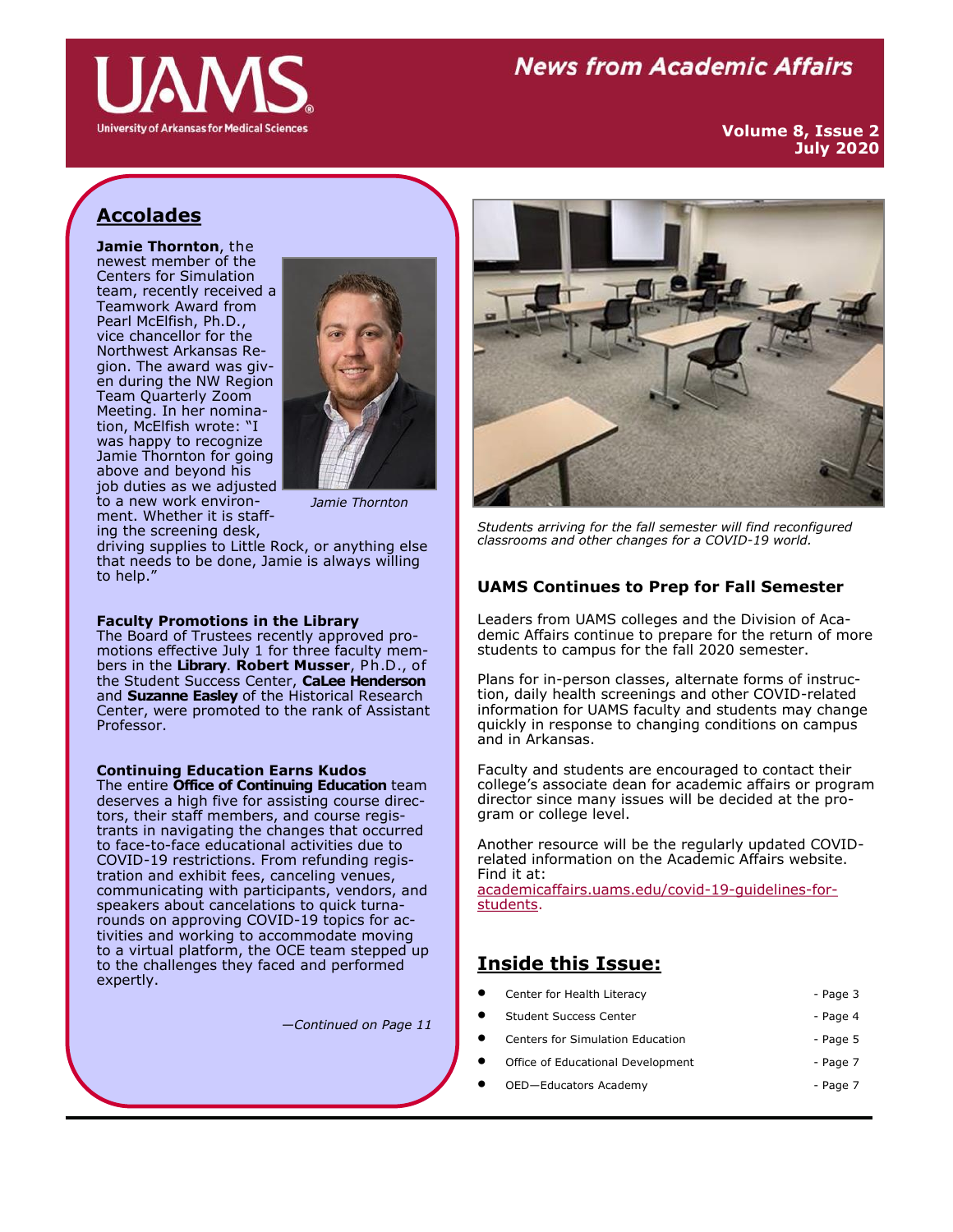## *News from Academic Affairs*

#### July 2020 Newsletter

*News from Academic Affairs* is published bimonthly (six times annually) by the Office of the Provost to inform students, faculty and staff about programs and support provided by the Division of Academic Affairs and to highlight UAMS initiatives beneficial to students and faculty.

**Stephanie F. Gardner, Pharm.D., Ed.D.**<br>Provost and Chief Strategy Officer

#### **Departments in the Division of Academic Affairs**

#### **Enrollment Services**

- [Office of the University Registrar](http://registrar.uams.edu)
- [Commencement](http://commencement.uams.edu/)

#### **Institutional Research, Policy and Accreditation**

- [Academic Administration](http://academicaffairs.uams.edu/departments/esaa/)
- [Institutional Studies](http://academicaffairs.uams.edu/academic-support-and-services/institutional-studies/office-of-institutional-studies/)

#### **Society and Health**

- [Office of Interprofessional Education](http://ipe.uams.edu/)
- [12th Street Health and Wellness Center](http://healthon12th.uams.edu/)
- [Center for Patients and Families](http://inside.uams.edu/pfcc/) (on-campus)

#### **Student Services**

#### [UAMS Library](http://library.uams.edu/)

- [Campus Life and Student Support Services](http://studentlife.uams.edu/)
- [Student Success Center](http://library.uams.edu/library-info/aassc/)

#### **Teaching and Learning Support**

- [Office of Academic Services](http://oas.uams.edu/)
- [Centers for Simulation Education](http://medicalsim.uams.edu/)
- [Office of Educational Development](http://www.uams.edu/oed/)

[Arkansas Commission on Child Abuse, Rape](http://accardv.uams.edu/)  [and Domestic Violence](http://accardv.uams.edu/)

[Center for Health Literacy](http://healthliteracy.uams.edu/)

[Faculty Center](https://faculty.uams.edu/?_ga=2.24920499.842587946.1552592405-2006374230.1459800576)

[Office of Continuing Education](https://ce.uams.edu/?_ga=2.147633022.877535657.1552308613-1212331186.1541086923)

Office of Strategy Management

**Questions? Comments?** Contact the Newsletter Editor, Jon Parham [\(jcparham@uams.edu\)](mailto:jdelavan@uams.edu) **Academic Affairs University of Arkansas for Medical Sciences 4301 West Markham, # 541 Little Rock, AR 72205 <http://academicaffairs.uams.edu/>**

### **A Message from the Provost**

In February, just before the impact of the pandemic reached Arkansas, 86 percent of UAMS employees completed the 2020 Employee Engagement survey. The survey results showed connectedness and pride by members of Team UAMS in our organization and the work they do.

That is great news and you displayed that dedication in our response to COVID-19.

As we drilled down into the results — and this is a process happening in a more formal manner across UAMS in the months to come — we also saw opportunities to improve.



*Dr. Stephanie Gardner*

Responses to questions concerning our resilience and ability to find work/life balance indicated that we sometimes find it difficult to unplug from work. Team UAMS includes so many committed, hard working individuals that I certainly understand having trouble disconnecting from work after hours. We know that sometimes we truly to need to respond to an email or phone call over the weekend or even while on vacation. The key is learning how to disconnect when you can.

Our growing wellness program under the Get Healthy UAMS initiative, [https://gethealthy.uams.edu,](https://gethealthy.uams.edu/) includes several tools and resources.

In an article shared around UAMS recently about boosting resilience, writer Rich Fernandez suggests in the *Harvard Business Review* that exercising mindfulness (being aware and engaged in the moment) improves judgement and problem solving; that being able to compartmentalize the millions of bits of information we receive daily will divide that information (and our time) into bite-size chunks where we can be more effective while decreasing mental strain; that understanding the ups and downs of our day and finding moments to take breaks increases our energy and clarity; and that by learning to focus on responding rather than reacting to situations we relax and make wiser decisions with greater perspective. Finally, Fernandez emphasizes compassion  $-$  both for ourselves and for others  $-$  as an avenue for stress reduction, positive work relationships, increased cooperation and stronger collaborations.

So as I write this on a Friday, I hope all of Team UAMS who are not working this weekend will make time to detach from work. Spend some time doing something that recharges and refreshes so that when you return to work, you are more centered and ready for what the new week brings.

Thank you all for your service to our health education, clinical and research missions.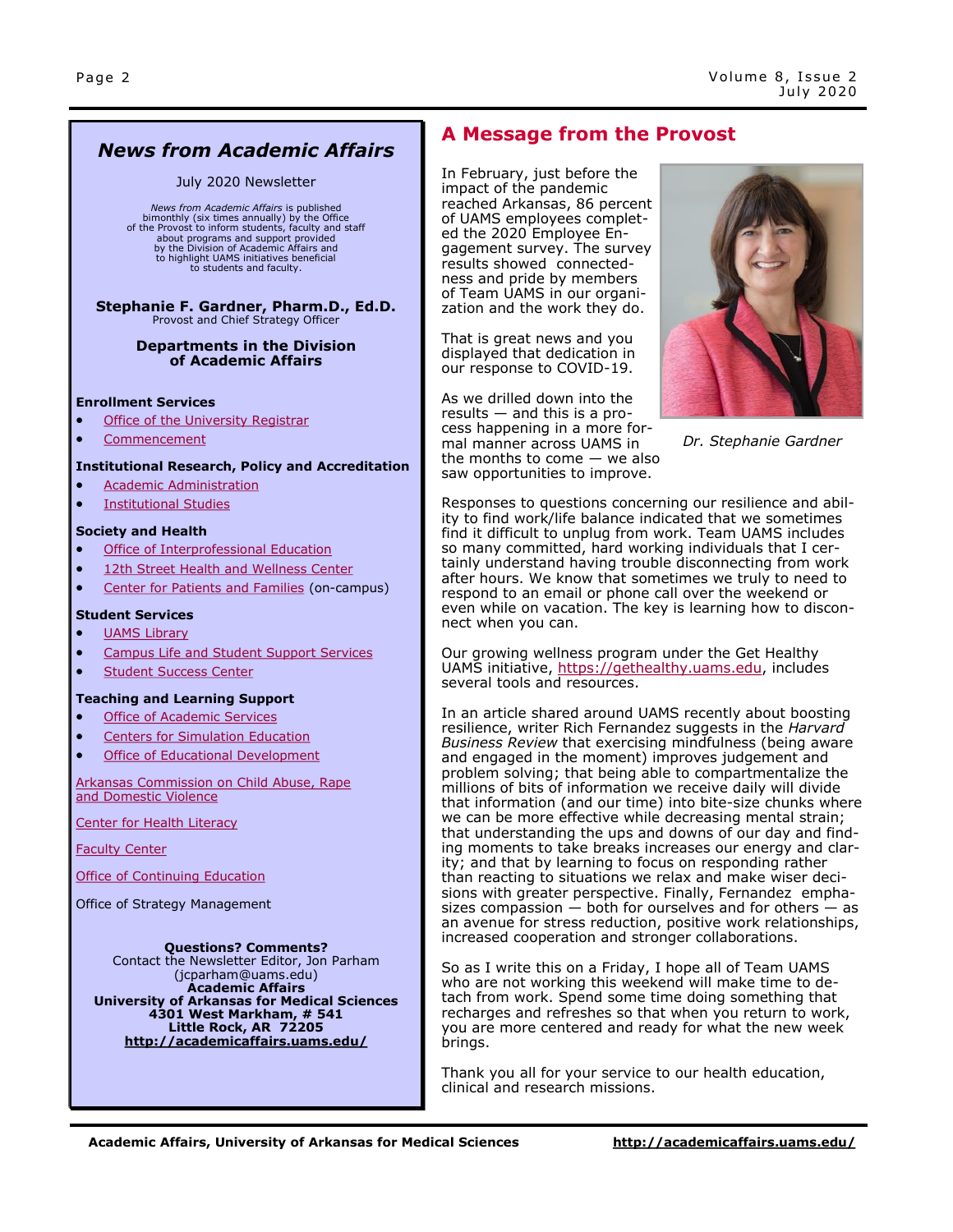### **Center for Health Literacy**



*Vaccination rates for immunocompromised patients in the UAMS Rheumatology and Multiple Myeloma clinics nearly doubled during the course of a six-month quality improvement project that included contributions from the Center for Health Literacy and Office of Continuing Education.*

creased risk for pneumococcal disease but less than 1 in 4 are properly vaccinated. National vaccination coverage is only 23%, far short of the Healthy People 2020 goal of 60%. Patients treated in the UAMS Rheumatology and Multiple Myeloma clinics had even less protection at 21.6% to 23.4% respectively. **In the six-month project period, rates of vaccine protection nearly doubled, going from 21.6% to 41% in the Rheumatology Clinic and from 23.4% to 46% in the Myeloma Clinic and continued to increase until disrupted by COVID-19.**

OCE and CHL look forward to sharing these findings with others embarking on QI projects. Alison Caballero, MPH, director of the Center for Health Literacy, presented findings at the Institute for Healthcare Advancement's Annual Health Literacy Conference, where the team was awarded the 2<sup>nd</sup> place prize for their poster. Additional presentations and a manuscript are planned."

## **Arkansas Commission on Child Abuse, Rape and Domestic Violence**

#### **Stone Named Commission Executive Director**

**Paula Stone**, LCSW , has been appointed the new executive director for the Arkansas Commission on Child Abuse, Rape and Domestic Violence. She started in this role July 13.

Max Snowden, who retired in 2019 after serving 21 years as director, had served as interim director the past few months during the search. Stone brings more than 27 years' experience working for and leading programs focused on the health and safety of children and families. Since 2017, she has served as deputy director for the Division of Medical Services in the Arkansas Department of Human Services.

She earned a master's degree in social work from the University of Arkansas at Little Rock, with an undergraduate degree in sociology from Ouachita Baptist University in Arkadelphia.



*Paula Stone*

#### **Health Literacy, Continuing Education, College of Medicine Join Forces for QI Project and Double Vaccine Protection for Immunocompromised Patients**

Two Academic Affairs departments recently teamed up with clinicians on a quality improvement project to increase pneumococcal vaccine protection among immunocompromised patients at UAMS.

The QI team included the Office of Continuing Education (OCE) and the Center for Health Literacy (CHL). OCE led the project with funding from Pfizer and coordinated the CE activities, and CHL staff lent their expertise to develop plain language patient education materials in English and Spanish. Robert Hopkins, M.D., director of the Division of General Internal Medicine in the College of Medicine's Department of Internal Medicine, and Mary Burgess, M.D., of the Infectious Disease Division in the Department of Internal Medicine, led the clinical systems changes and delivered the peer education.

Immunocompromised patients are at in-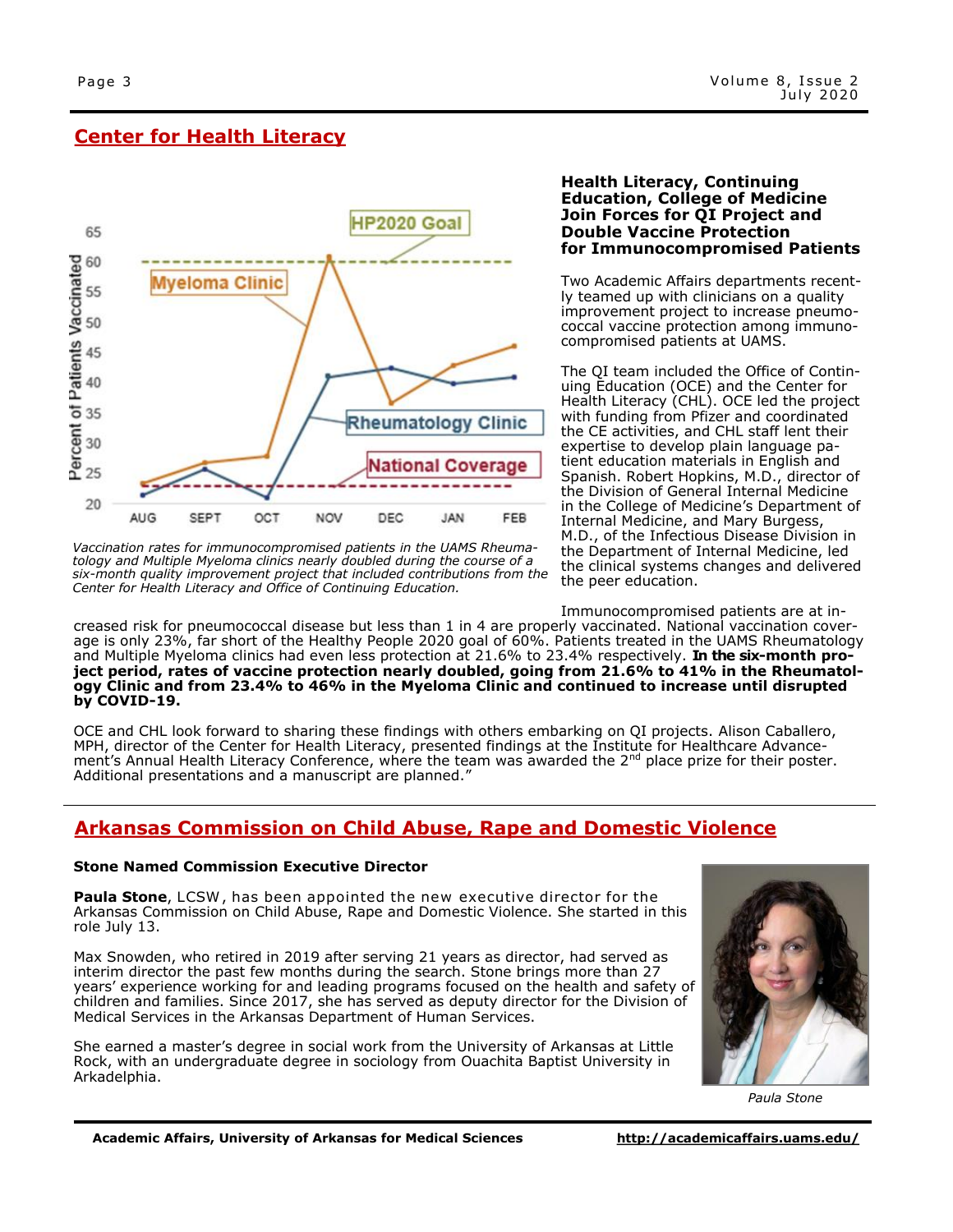# **Student Success Center**

### **Student Success Center Works at Full-Speed during Pandemic**

On March 12, 2020, for the safety and wellbeing of UAMS students, students were sent home and instruction was moved online. This rapid change of the instructional model added a lot of stress to already stressed-out students. To help, Student Success Center (SSC) services continued to be offered mostly in a new, remote capacity.

Most services were readily adapted to a remote environment and we fully took advantage of technologies such as teleconferencing and email to continue to support the needs of students.

As the learning environment changed, the need for academic support increased. The SSC learning specialists saw an increase in the request for academic support for issues such as time management and learning in a remote environment. Meetings that once were held in person, moved to a remote format. Although different, meeting remotely using teleconferencing technology allowed the learning specialist and student to still interact with each other, share documents, and continue meet-



*Visit the UAMS Student Success Center online at [studentsuccess.uams.edu.](https://studentsuccess.uams.edu/)* 

ing in much the same manner as if they were held face-to-face. The remote meetings proved very successful. We look for these types of meetings to continue even after students are back on campus for learning.

Peer tutoring also needed to be adjusted to fit a remote learning environment. The learning specialists worked with our peer tutors on best practices to meet with students remotely. The use of teleconferencing also aided in these tutoring sessions. Soon the tutors were pros at remote technology and the sessions were as effective as they would have been in person. For the time being, tutoring sessions will continue in a remote manner to keep everyone safe.

Technology needs also increased as students began to rely heavily on laptops and mobile devices to connect to their instructors and courses. SSC Student Tech Support was able to connect remotely to laptops and mobile devices to help troubleshoot issues. When the problem could not be fixed remotely, meetings were arranged in person, practicing social distancing.

Writing assignments and other professional documents such as CVs and resumes always increase during the spring semester. This spring semester was no different in spite of the remote learning environment. Help with writing was handled through email exchanges, occasional video conference meetings, and a few safe face-toface meetings in the Library if the need arose.

Testing is the one service offered by the SSC that remained in full operation on campus. Students who were not able to test remotely were able to work with their instructor and schedule time to test with the SSC. It was also a busy time for UAMS IT personnel who were required to recertify with Epic in order to continue to support the Epic system. Through it all, our testing coordinators were available and ready to help.

As the campus prepares for the fall semester and we continue to watch the pandemic unfold, the Student Success Center will continue to be available and ready to assist students in the capacity that best meets the need and keeps everyone safe. We look for another successful semester.

--Heather Smith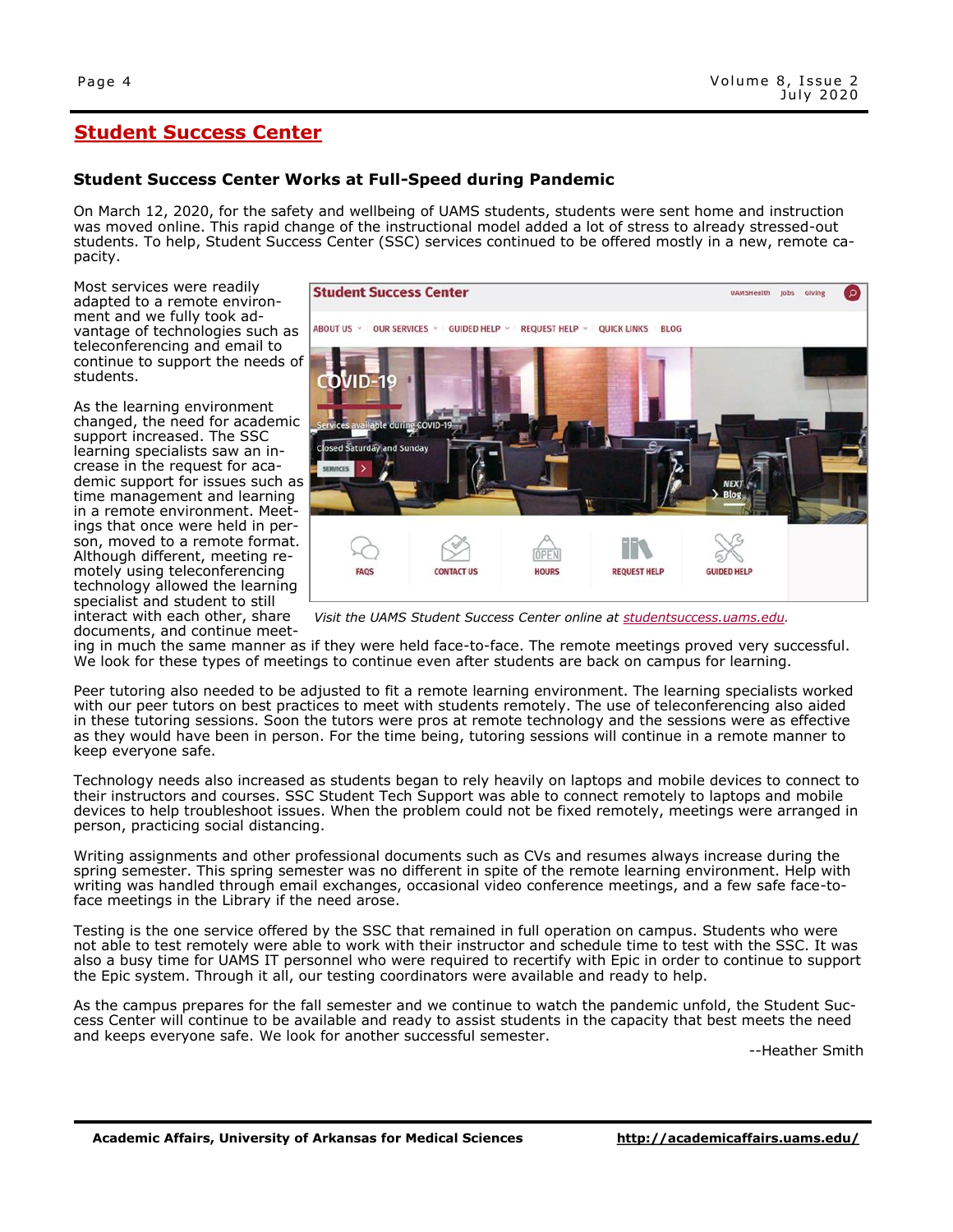# **Centers for Simulation Education**

### **Sim Center Adapts to Help Anesthesia Residents Prep for Certification Exams**

The Simulation Center at UAMS annually provides support for the College of Medicine's Department of Anesthesia to offer a mock OSCE (Objective Structured Clinical Examination) to graduating anesthesia residents.

Anesthesia residents undergo a series of staged examinations during and at the end of their residency to obtain certification in anesthesia from the American Board of Anesthesia (ABA). The OSCE is included in the final phase of testing. The OSCE is in addition to the Standardized Oral Examination (SOE) and is designed to test two domains that are difficult to evaluate using other platforms: communication and professionalism along with technical skills related to patient care.

The mock OSCE offered by the Sim Center is structured to mimic the ABA's actual exam. The schedule for the OSCE is set by the ABA and allows for seven stations with eight minutes per station and four minutes between stations to review the next scenario. The Sim Center has space available to run seven scenarios simultaneously. The existing curriculum allows the center to run two sessions, with seven residents per session.

Department of Anesthesia faculty served as instructors, observing each resident and providing feedback on each activity. To simulate the OSCE experience, the curriculum includes four stations with standardized patients to test for communication and professionalism skills as well as three stations that test for **certification exam for the**  technical skills. A simulation technologist is provided for the control room at each station adjacent to each simulation theater. For the technical skills stations, prerecorded videos used to simulate images or monitor readings related to the specific scenario. Careful preparation takes place to ensure all stations and rotations proceed smoothly.

This year, the COVID-19 pandemic compelled the Sim Center to move the mock OSCE to an online format using the Zoom video conferencing platform. We elected to shorten the mock OSCE to only four scenarios due to the complexity of moving the participants through the stations as well as faculty availability. These included two stations with standardized patients and two stations for technical skills assessment. We conducted four sessions, with four residents at each session. One simulation technician served as the host for the Zoom activity and was responsible for virtually moving the Resident from a waiting room into the virtual room for the simulation and moving the Resident back to the waiting room upon completion of the scenario. In addition, each station had a simulation technician

**This year, the COVID-19 pandemic compelled the Sim Center to move the mock Department of Anesthesia to an online format.** 

**An unofficial verbal evaluation by the Center for Simulation Education and Department of Anesthesia staff all agree that the mock OSCE simulation was without major technical issues and the presentation was as effective as a live simulation.** 

serving as a co-host to facilitate the process. Each station in addition had a anesthesiology faculty instructor who observed the resident performance in real time to provide feedback at the end of the session.

Prior to the session, we conducted multiple meetings and a pilot session to ensure a smooth transition to the virtual format. The Simulation Education staff and Anesthesia faculty held a production meeting to fine tune the timing of the scenarios as well as virtually moving the participants from room to room. Once we felt we had the timing calculated correctly, a dry run was performed with Simulation Education staff and anesthesia faculty filling all roles to test the specific time frames for each virtual change of position. We did have to add a few seconds here or there to ensure the host had enough time to make the moves in the Zoom program.

An unofficial verbal evaluation by the Center for Simulation Education and Department of Anesthesia staff all agree that the mock OSCE simulation was without major technical issues and the presentation was as effective as a live simulation.

*-- Margaret Glasgow, Director of Simulation Education, Centers for Simulation Education, UAMS*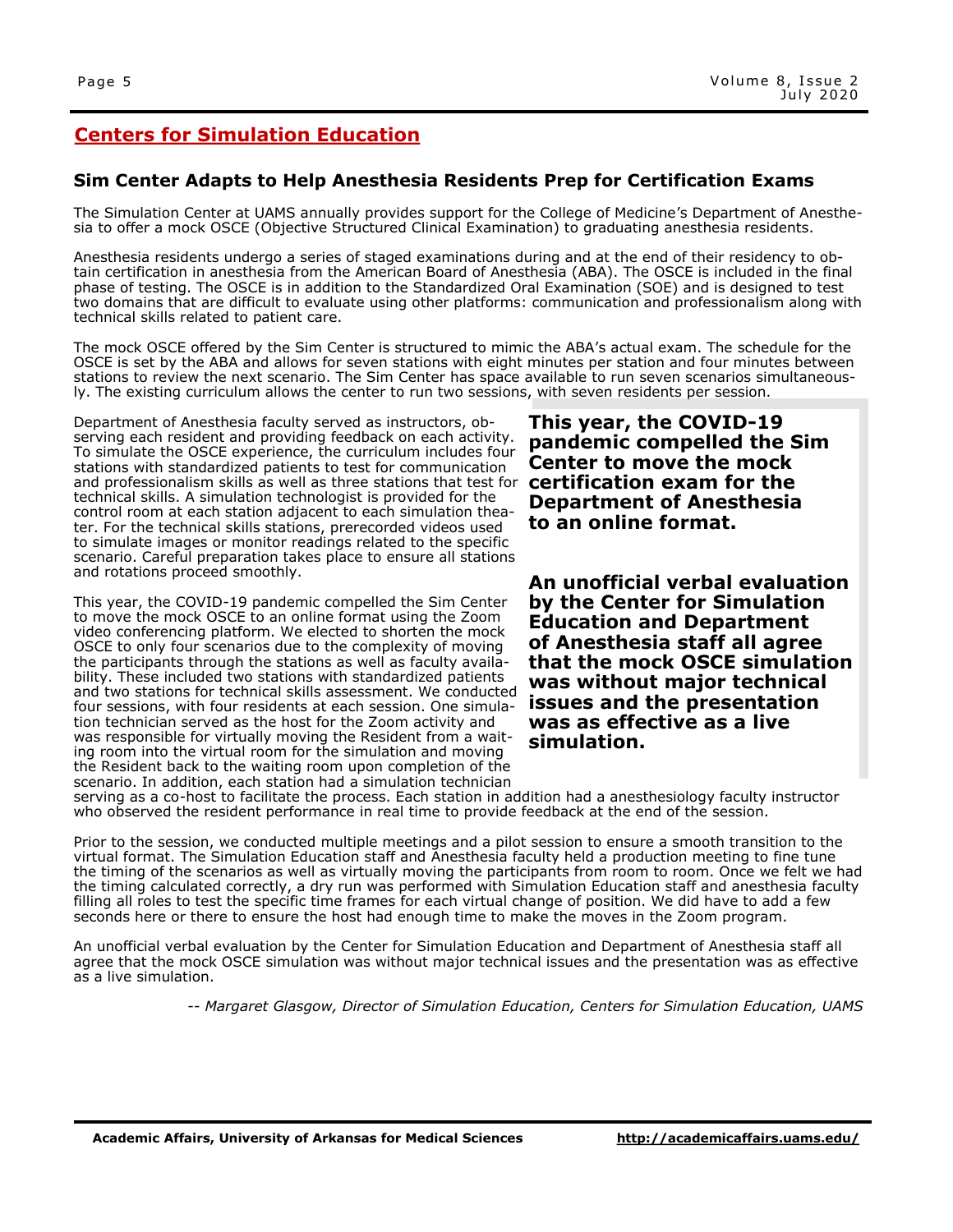### **Centers for Simulation Education**

#### **Standardized Patient Profile**

Meet one of our valued Standardized Patients, who are trained to simulate an actual health care professional, family member or patient so accurately that the simulation cannot be detected by a skilled health care worker. SPs are specifically trained to not only represent the context of a situation or problem, but to also consistently recreate that same situation or problem each time they encounter a learner.

#### **Name:**

Moriah Patterson

#### **How long you have been an SP?**

I've been an SP for 10 years.

#### **Tell us about your career/life other than the SP work that you do.**

I'm usually a performer, choreographer, and instructor in central Arkansas. I've worked at Murry's Dinner Playhouse, Arkansas Shakespeare Theatre, and Wildwood Park for the Arts; as well as Bryant High School and Pulaski Academy, in the last year.

#### **What is your favorite thing about being an SP?**

I love teaching, so to see that "light bulb moment," or witness a confidence boost in a learner is really special.



*Moriah Patterson*

**"I think it's very important work that UAMS and other institutions are exploring with online encounters. Telemedicine has been around for quite some time, but it can only grow to be more important as we become more of a technology-focused society. Even as we think ahead, to a time on the other side of a global pandemic, I believe online encounters will stay a valuable part of practicing medicine."**

— Moriah Patterson

**What is your least favorite thing about being an SP?** Being recognized off-campus can sometimes be a bit awkward… "Hey, weren't you the woman having a weird rash yesterday?"...

**What is your biggest reward about being an SP?** It's very rewarding to know that in whatever small way, I'm helping learners become better communicators, and therefore become better physicians, nurses, pharmacists, counselors, security officers, dentists, and many more medical professionals. I'm grateful to be helping to make a difference.

#### **What have you learned about being a patient because of the work you do?**

Patient sim has helped me realize that you are your own best advocate. One of the best ways to help your doctor help you, is to not be afraid of bringing up your own concerns about your health.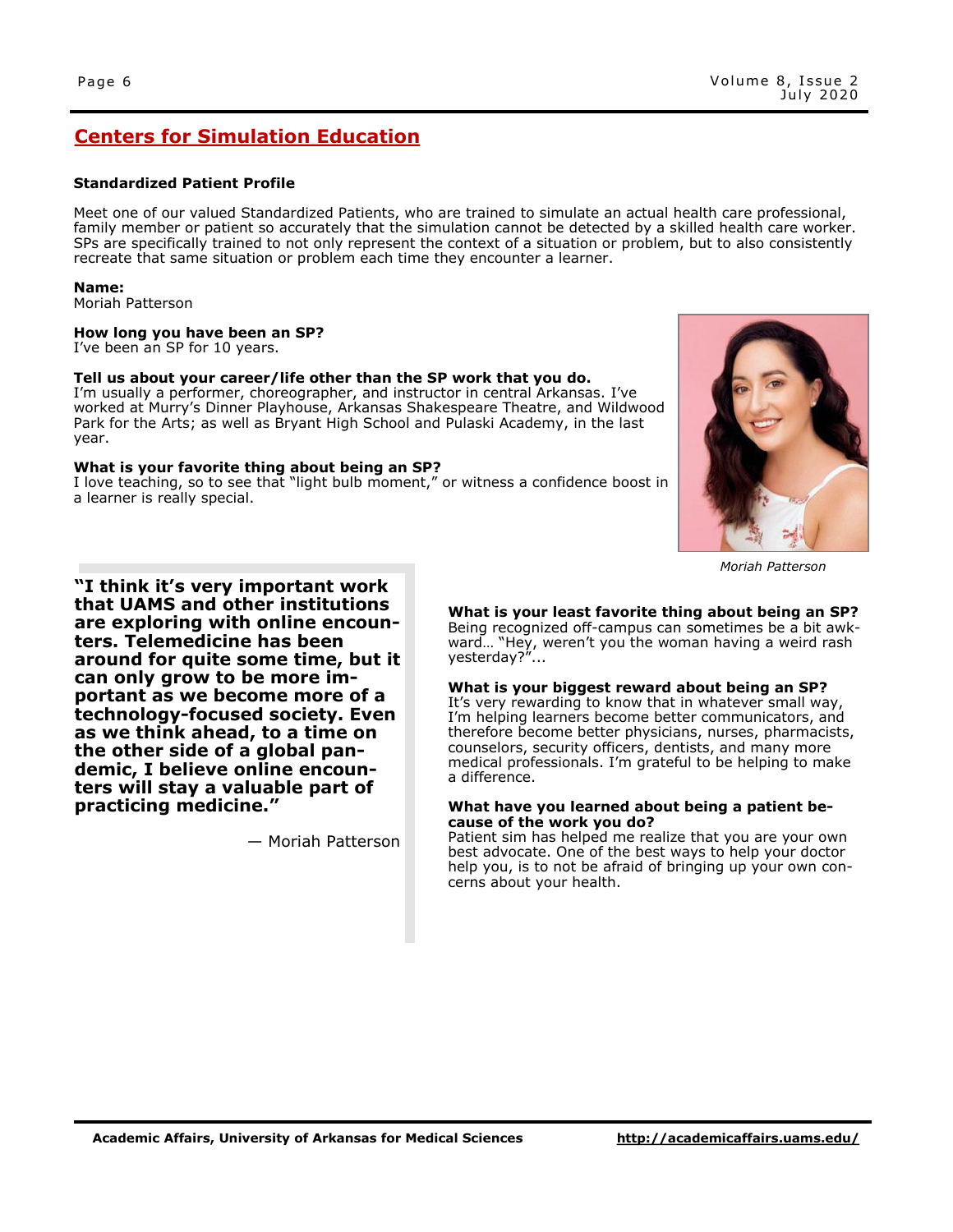#### **Recording Room Now Available for Faculty to Record Lectures for Online Delivery**

The Office of Educational Development (OED) now has a **Recording Room for Faculty** to use for recording PowerPoint presentations for class. Faculty just need to schedule time and bring the PowerPoint on a flash drive. Zac Walthall of OED will be available to assist faculty in the setup for recordings. If you need this room and service, please complete the [Recording Studio Request Form.](http://educationaldevelopment.uams.edu/home/recording-studio-request-form/)

Another new faculty resource is the **Teaching Resources Page** of short instructional guides and "how tos" for developing classes interactively or online. Teaching resource topics include Best Practices for Pre-Class Assignments, Tips for Recording Video Voice Intros, Sharing a Box File in Blackboard, and Uploading a Video to the Video Index Server.

Both of these faculty course development opportunities are available on the [OED website.](http://educationaldevelopment.uams.edu/)

#### **Educators Academy**

#### **SAVE THE DATES:**

**The Educators Academy's Fall Teaching Workshops** w ill be held on Mondays, 4:30–6 p.m., from Sept. 7 through Nov. 2. Workshops will be presented via Zoom or on location if required. Topics include active learning strategies, writing multiple choice questions, and introduction to simulation, among others. For more information email [EdAcad@uams.edu.](mailto:EdAcad@uams.edu)

The **Teaching Scholars Program** is a one-year intensive professional development program for faculty who want to translate their teaching activities into scholarly work. The program begins in the fall and meets twice a month as a group. Scholars are expected to present the status of their educational research or publication projects at the end of the term. Applications to the program will begin in late summer. Visit Teaching Scholars [Program](http://educationaldevelopment.uams.edu/edacad/teaching-scholars-program/) on the OED website to learn more.

#### **Instructional Design**

The **OED Instructional Design Team** provides extensive services for colleges, programs and individual faculty in course development. Much of this work is directed toward implementing online and hybrid based approaches. To get ideas for course designs, go to [Blackboard,](https://uams.blackboard.com/) My Communities, search for Course Design Gallery, and self -enroll. The team is working extensively on a new Teaching Resources page to provide further support on course design and learning principles. This page will be released following user testing.

Faculty and support staff are encouraged to request OED instructional design assistance. Learn more via the [Course Design tab](http://educationaldevelopment.uams.edu/instructional-design/) on the OED website.

#### **Evaluation**

**The OED Evaluation team** provides individual and small-group instruction in educational evaluation to UAMS faculty and staff in the following areas: defining desired outcomes, formulating program goals and objectives, reviewing curricular materials, and determining appropriate methods of evaluation. We also provide consultation in: preparing evaluation plans, developing evaluation tools, and analyzing quantitative and qualitative data. To request evaluation services, please complete the [OED Service Request Form.](http://educationaldevelopment.uams.edu/2019/09/05/service-request-form/)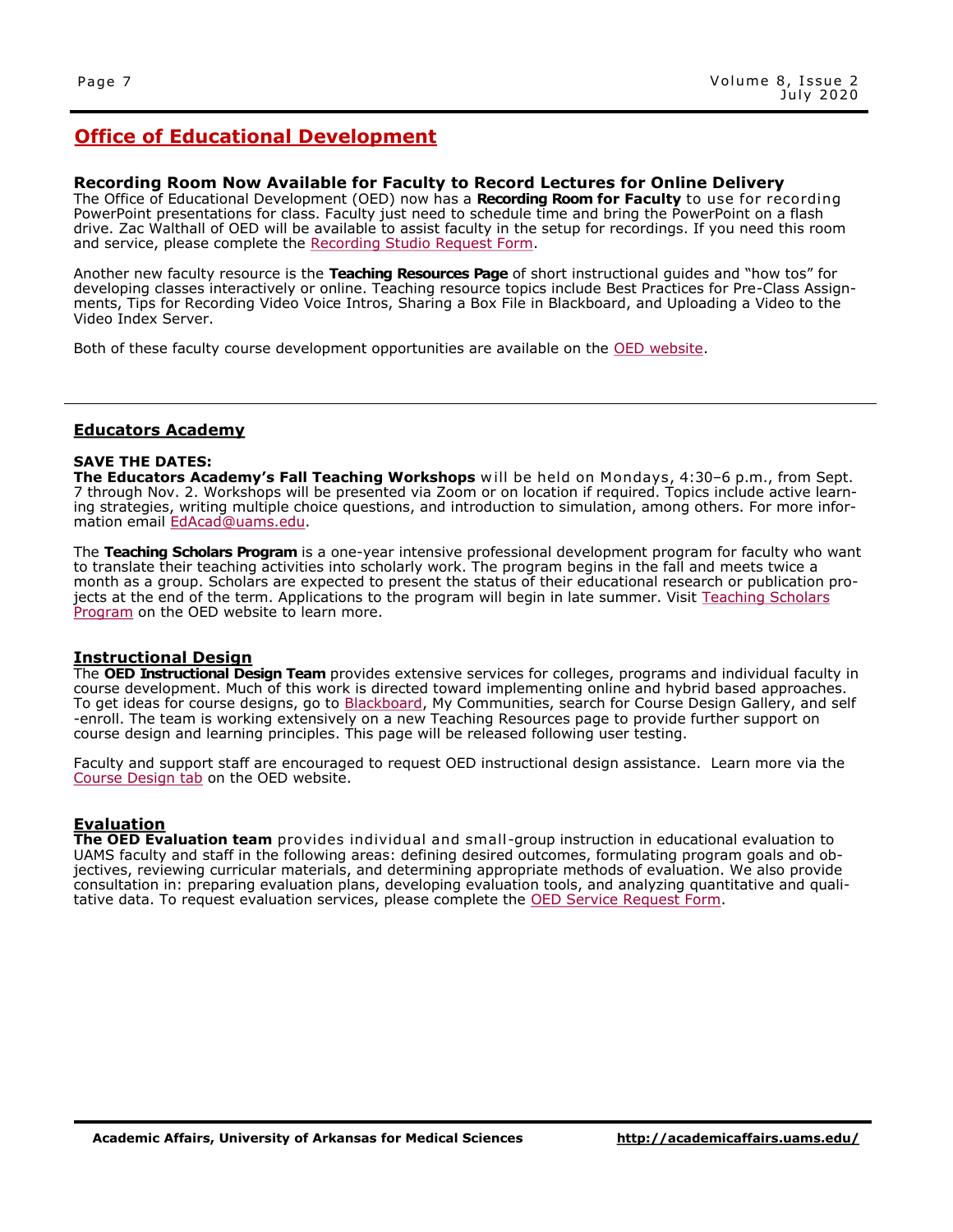#### **OED eLearning Team**

The eLearning team (OED) has been busy since March 3 with contingency planning help education activities continue successfully. Between March 3 and May 5, over 85 Blackboard training sessions were conducted with over 183 faculty and staff attending. In the same period, 1,932 emails/phone calls were answered supporting the Blackboard tools. On March 6, eLearning published [Blog: Contingency Plan.](http://educationaldevelopment.uams.edu/2020/03/06/be-ready-prepare-a-backup-plan-for-teaching/)

Respondus products used in Blackboard testing saw an increase of 2242 student seats over 77 courses March-May. Blackboard's web conferencing tool, Collaborate Ultra posted the following growth: Blackboard training sessions during **May 5-July 10** have included **67** unique topics. Attendance during this

| <b>Collaborate Ultra Usage</b>                                                                                           | Jan - May 2019 | Jan - May 2020 |  |  |  |
|--------------------------------------------------------------------------------------------------------------------------|----------------|----------------|--|--|--|
| Number of distinct Collabo-<br>rate sessions over all rooms that<br>are attached to a Course                             | 2350           | 13,520         |  |  |  |
| Total number of <b>hours used</b> in<br>Collaborate sessions                                                             | 2131.39        | 7449.77        |  |  |  |
| Total number of <b>hours attended</b><br>in Collaborate sessions                                                         | 2021.38        | 5119.09        |  |  |  |
| Number of <b>distinct users</b> who<br>have participated in at least on<br>Collaborate session attached to<br>the Course | 644            | 6666           |  |  |  |
| Total number of <b>attendee hours</b><br>over all Collaborate sessions/<br>rooms that are attached to a<br>Course        | 4777.42        | 45,670.5       |  |  |  |
| Blackboard Data report 5.6.20. (Figures do not include COM M1, COM M2 and IPE)                                           |                |                |  |  |  |

time period has included **234** faculty and staff. Topics of high interest have included:

- Asynchronous/Synchronous Discussions: Blackboard Discussion Tool/Breakout Rooms Collaborate Ultr
- Building Interactivity in Blackboard CourseBlackboard Grade Center & Using Groups/Smartviews
- Blackboard Communication Skills: Engaging Learners
- Building & Grading Assignments with the new Annotate Tool & SafeAssign
- Collaborate Ultra Tools & Tips for Interactivity
- Collaborate Ultra Basics Using Security Settings
- Respondus Products for Blackboard Exams (Respondus 4.0, LockDown Browser & Respondus Monitor)
- Team Based Learning (TBL) Activity in Blackboard

For a list of current Blackboard Brownbag training sessions please go to: [http://](http://educationaldevelopment.uams.edu/elearning/elearning-training-sessions/) [educationaldevelopment.uams.edu/elearning/elearning](http://educationaldevelopment.uams.edu/elearning/elearning-training-sessions/)-training-sessions/ . To sign up for training, please email [carlemarthah@uams.edu](mailto:carlemarthah@uams.edu) with the name of the session, date, and time. eLearning will send you a link to join the session. (At this time all sessions are held online with Collaborate Ultra or Zoom.)

Individual one-on-one virtual training or department virtual training may be scheduled as well at [carlemar](mailto:carlemarthah@uams.edu)[thah@uams.edu.](mailto:carlemarthah@uams.edu) Day to day questions/Blackboard support may be addressed to [BlackboardHelp@uams.edu.](mailto:BlackboardHelp@uams.edu)

**[BlackboardHelp@uams.edu](mailto:BlackboardHelp@uams.edu)** will connect UAMS faculty to an eLearning team member to help **create Blackboard Communities** for organizations, cohort groups, college Collaborate recordings, and other ac-tivities. To request a Community or other Blackboard assistance, please email [BlackboardHelp@uams.edu.](mailto:BlackboardHelp@uams.edu)

#### **Tips to Manage End of Life for Adobe Flash and Collaborate Classic**

This is a reminder that there are critical end of life dates coming for two products. These could impact your Blackboard courses.

*—Continued on Page 9*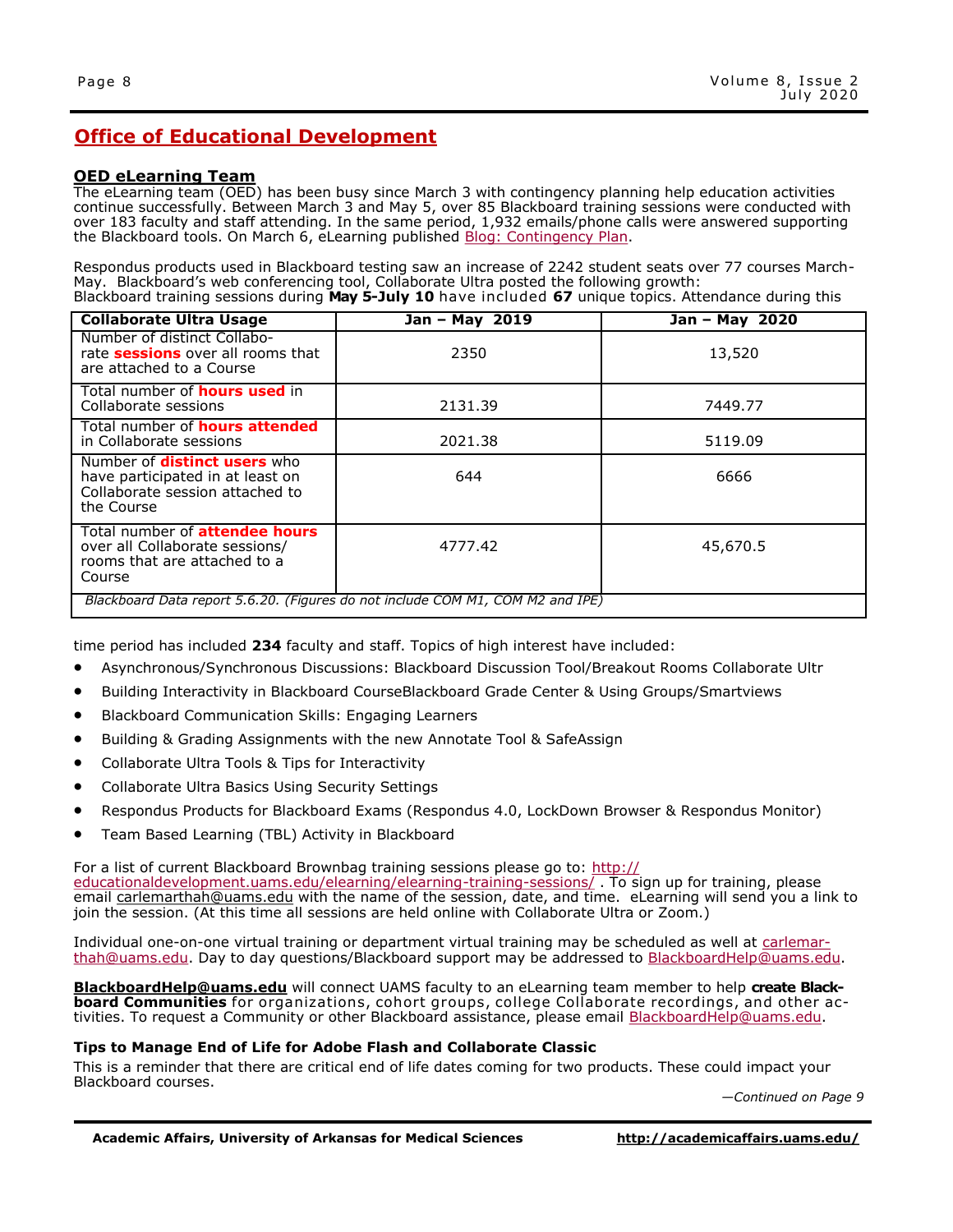First, **Adobe is dropping support for Adobe Flash on Dec. 31, 2020.** Once this date passes, browsers will stop supporting adobe flash related content. Please see the following blog post for tips on finding Adobe Flash content in your courses. <https://educationaldevelopment.uams.edu/2019/09/16/8726/>

Second, **Collaborate Classic and Collaborate Classic Recordings will stop functioning on Dec. 31, 2020.** Please make sure all of your classes that utilize the Collaborate Classic Scheduling Manager transition to Collaborate Ultra. Old recordings that must be retained should be uploaded to an alternative video storage solution by the faculty member. Please see the following blog post on identifying and backing up old collaborate recordings. [https://educationaldevelopment.uams.edu/2020/02/14/end](https://educationaldevelopment.uams.edu/2020/02/14/end-of-collaborate-classic/)-of-collaborate-classic/

Contact [BlackboardHelp@uams.edu](mailto:BlackboardHelp@uams.edu) with further questions.

#### **August Blackboard Training Sessions**

The OED eLearning Team has scheduled **Blackboard Brown Bag Workshops for August. All topics are offered online.** RSVP to [CarleMarthaH@uams.edu](mailto:CarleMarthaH@uams.edu) to receive a calendar invitation and link to the session. Please make your reservation the day before the session.

In addition to the training sessions listed on [Blackboard,](https://uams.blackboard.com/) eLearning team members are available for one-on-one training. Please send requests via email to **[BlackboardHelp@uams.edu](mailto:BlackboardHelp@uams.edu)** 

|      | <b>Date</b> | <b>Time</b>   | <b>Topic</b>                                                                                          | <b>Instructor</b> |
|------|-------------|---------------|-------------------------------------------------------------------------------------------------------|-------------------|
| Mon  | 8/3         | $1 - 2:50pm$  | Blackboard Basics Session #1                                                                          | Janay & Cristina  |
| Tues | 8/4         | $noon - 1pm$  | Building & Grading Tests in Blackboard                                                                | Cristina          |
| Wed  | 8/5         | $noon - 1pm$  | Blackboard Rubrics for Assignments or Skills                                                          | Cristina          |
| Wed  | 8/5         | $4:30 - 5:30$ | Basic Collaborate Ultra with Security Settings                                                        | Janay             |
| Thur | 8/6         | $4:30 - 5:30$ | Copy Blackboard Course Materials & Date Management Tool                                               | Janay & Jacob     |
| Fri  | 8/7         | $8:30 - 9:30$ | Managing Course Content in Blackboard                                                                 | Cristina          |
| Fri  | 8/7         | $noon - 1pm$  | Copy Blackboard Course Materials & Date Management Tool                                               | Janay & Jacob     |
| Tues | 8/11        | noon - 1pm    | Advanced Blackboard Grade Center                                                                      | Cristina          |
| Tues | 8/11        | $4:30 - 5:30$ | Collaborate Ultra Tools & Tips for Interactivity                                                      | Janay             |
| Wed  | 8/12        | $8:30 - 9:30$ | Asynchronous/Synchronous Discussions: Blackboard<br>Discussion Tool/ Breakout Rooms Collaborate Ultra | Cristina & Janay  |
| Wed  | 8/12        | $noon - 1pm$  | Copy Blackboard Course Materials & Date Management Tool                                               | Janay & Jacob     |
| Thur | 8/13        | $8:30 - 9:30$ | Basic Blackboard Grade Center                                                                         | Janay             |
| Thur | 8/13        | $noon - 1pm$  | Using Groups & Smartviews in Blackboard                                                               | Cristina          |
| Fri  | 8/14        | $noon - 1pm$  | Student Presentations in Collaborate Ultra                                                            | Janay             |
| Mon  | 8/17        | $noon - 1pm$  | Building a Team Based Learning (TBL) Activity<br>in Blackboard                                        | Martha            |
| Mon  | 8/17        | $4:30 - 5:30$ | Basic Collaborate Ultra with Security Settings                                                        | Janay             |
| Tues | 8/18        | $noon - 1pm$  | Collaborate Ultra Tools & Tips for Interactivity                                                      | Janay             |
| Wed  | 8/19        | $noon - 1pm$  | Collaborate Ultra Tools & Tips for Interactivity                                                      | Janay             |

*—Continued on Page 10*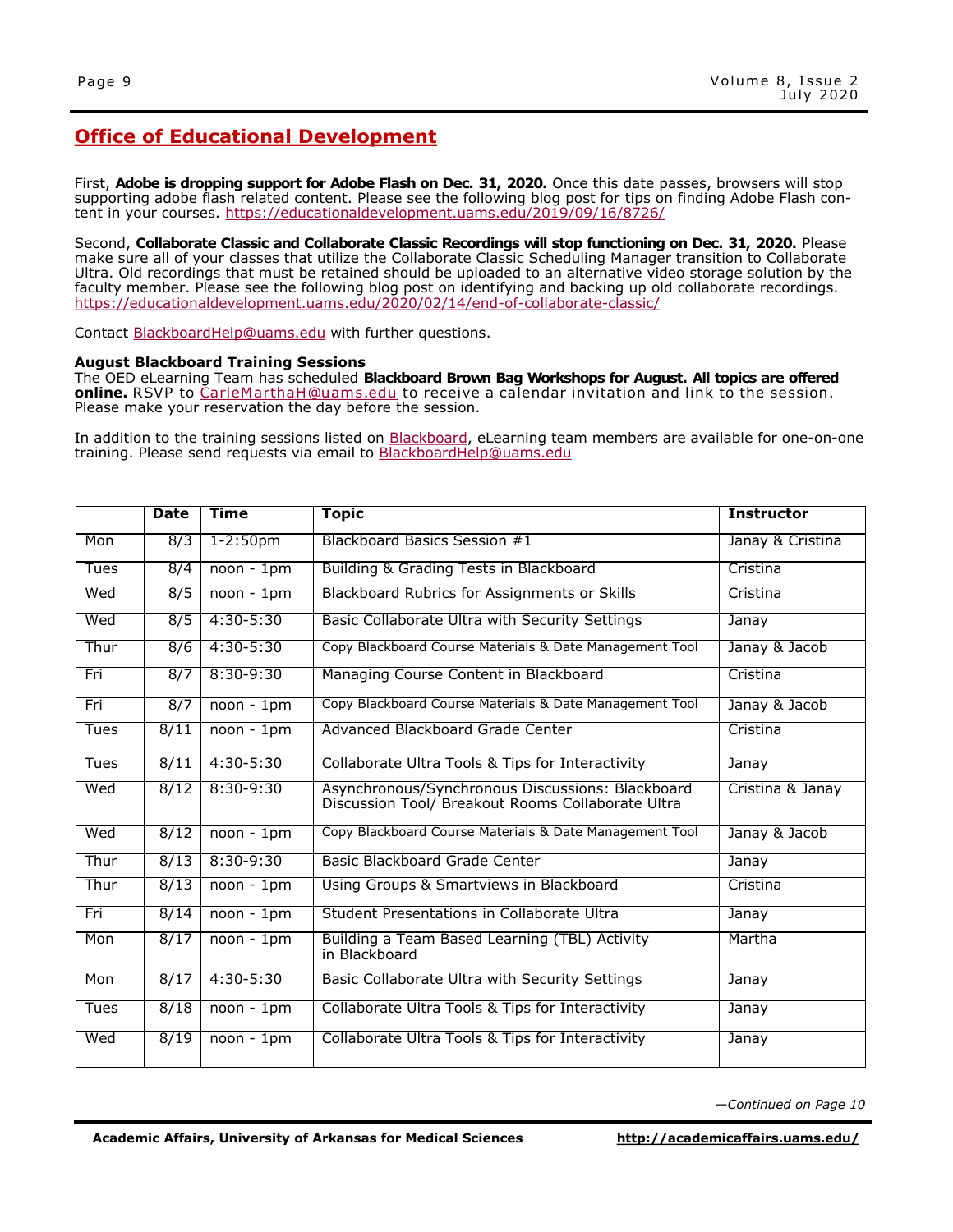### **Blackboard Training Schedule**

*Continued from Page 9*

| Thur | 8/20 | $8:30-9:30$   | Respondus Products in Blackboard Testing - demonstration                                              | Cristina         |
|------|------|---------------|-------------------------------------------------------------------------------------------------------|------------------|
| Thur | 8/20 | $4:30 - 5:30$ | Basic Collaborate Ultra with Security Settings                                                        | Janay            |
| Fri  | 8/21 | $8:30-9:30$   | Building Groups & Using Smartviews in Blackboard                                                      | Cristina         |
| Fri  | 8/21 | 10-noon       | Asynchronous/Synchronous Discussions: Blackboard<br>Discussion Tool/ Breakout Rooms Collaborate Ultra | Cristina & Janay |
| Tues | 8/25 | $8:30-9:30$   | Blackboard Testing & Respondus Monitor                                                                | Cristina         |
| Tues | 8/25 | $noon - 1pm$  | Basic Collaborate Ultra with Security Settings                                                        | Janay            |
| Wed  | 8/26 | $noon - 1pm$  | Blackboard Assignments & SafeAssign                                                                   | Cristina         |
| Wed  | 8/26 | $4:30 - 5:30$ | Collaborate Ultra Tools & Tips for Interactivity                                                      | Janay            |
| Thur | 8/27 | $noon - 1pm$  | Monitoring Student Progress in Blackboard                                                             | Cristina         |
| Thur | 8/27 | $4:30 - 5:30$ | Collaborate Ultra Tools & Tips for Interactivity                                                      | Janay            |
| Mon  | 8/31 | 1pm<br>noon - | Student Presentations in Collaborate Ultra                                                            | Janay            |

In addition to the Brown Bag sessions, eLearning also offers one-on-one or department virtual training (Blackboard Comprehensive Sessions #1, #2 and #3) that may be scheduled as well at [carlemar](mailto:carlemarthah@uams.edu)[thah@uams.edu.](mailto:carlemarthah@uams.edu) Day to day questions/Blackboard support may be addressed to [BlackboardHelp@uams.edu.](mailto:BlackboardHelp@uams.edu)

# \*Comprehensive Blackboard (Bb) Training

**Comprehensive Bb Training is available by** request carlemarthah@uams.edu

Sessions are 2 hours and are available online only. When you register you will be sent a calendar invite and a link for joining.

\*Session #1 includes Overview to Blackboard; Communication tools; Assignments; and Rubrics.

\*Session #2 includes Testing in Blackboard and Respondus products (Lock Down Browser, Respondus 4.0; Respondus Monitor) and EAC Visual Data.

\*Session #3 includes the Grade Center; Groups; Course Analytics; and Collaborate Ultra.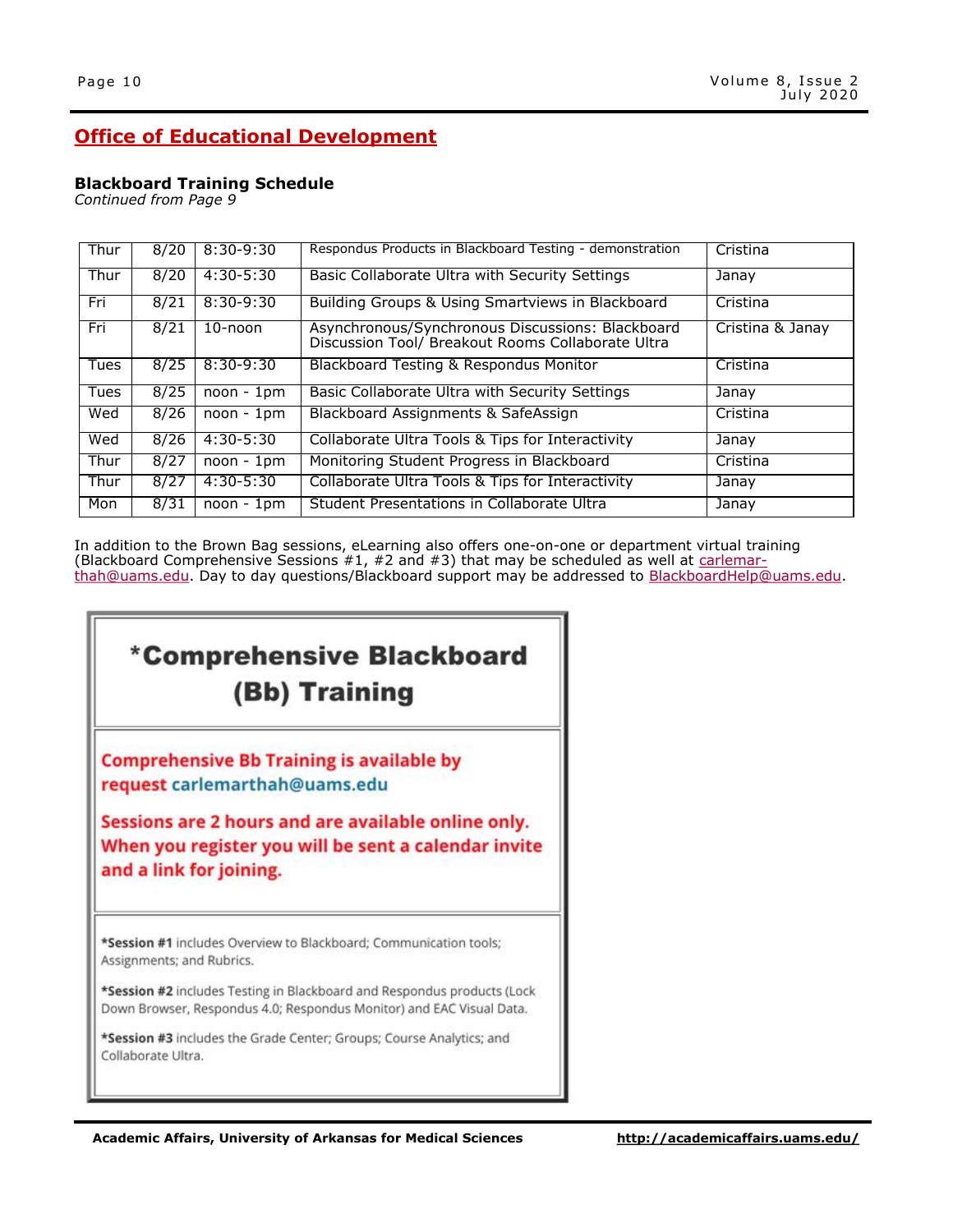#### **Accolades** *Continued from Page 1*

Here is one example of an accolade received via email: "Just wanted to let you know how much I appreciate the support of **Courtney Bryant**. The last few days have been very interesting with everything going on with the COVID-19. We had a big stroke-certified nurse event scheduled for today for nurses from across the state. Courtney was leading the accreditation process; however, we were considering canceling it due to the situation with many people not wanting to come in person. Courtney allowed us to provide the credits if folks join remotely, and we found out there would be a way to livestream at Baptist. She spent time with me to help me create an online evaluation form we could use to automate the delivery of the certificates of completion. I commend Courtney for her support, patience and assistance in getting this done! We worked very well as a team and the class is going great, based on feedback I am hearing from the nurses!"

I want to salute the OCE team for their dedication, excellence, and caring they show every day in their work: **Richelle Thompson**, **Courtney Bryant**, **Rafid Filat**, **Karen Fleming**, **Vanessa Jackson**, **Riley Peek**, and **Sara Strickland**. — Thank you! Lea Mabry, Director of AA OCE

#### **CHL Expands Scholarship by Poster, Presentations**

The **Center for Health Literacy** reports several posters and presentations accepted for upcoming conferences:

Posters Accepted

- National Rural Health Association, Rural Health Equity Conference, June 16, 2020. "Barriers and Facilitators to Implementing a Health Literacy Intervention to Improve Diabetes Self-Care in Rural Patient Centered Medical Homes." Authors: Jennifer Gan, MBA,<sup>1</sup> Kristie Hadden, PhD (Population health, Strategic Planning), <sup>1</sup> Connie Arnold, PhD, <sup>3</sup> Marcia Byers, PhD (Institute for Digital Health & Innovation), Laura Curtis, MS, 2 Terry Davis, PhD, 3 Scott Hur, MPH, 2 Mary Kwasny, ScD,<sup>2</sup> Jean McSweeney, PhD (College of Nursing), Michael Wolf, PhD<sup>2</sup>; <sup>1</sup>University of Arkansas for Medical Sciences, Little Rock, AR, <sup>2</sup>Northwestern University, Chicago, IL, <sup>3</sup>Louisiana State University Health Sciences Center, Shreveport, LA
- Institute for Healthcare Advancement, 19th Annual Health Literacy Conference, July 20-24, 2020. (NOTE: This includes authors from 2 AA departments – CHL and CE!) "Health Literacy, Quality Improvement, and Continuing Education Collaborate to Improve Pneumococcal Vaccine in Immunocompromised Adults" Authors: **Alison Caballero<sup>1</sup>, MPH, CHES; Katherine Leath<sup>1</sup>,** MPH, MA; **Lea Mabry**, MEd.<sup>2</sup> ; **Richelle Thompson**, EdS, CHES2; Robert Hopkins, Jr. MD, MACP, FAAP<sup>3</sup>; Timothy Atkinson, EdD<sup>3</sup>; Mary Burgess, MD<sup>3</sup> (University of Arkansas for Medical Sciences, Little Rock, AR) <sup>1</sup>Center for Health Literacy, <sup>2</sup>Office of Continuing Education, <sup>3</sup>College of Medicine
- Healthcare Communication Virtual Research Forum, Academy of Communication in Healthcare, June 27, 2020. "Online Consumer Health Information on COVID-19 Not Ideally Readable or Actionable" Authors: **Katherine Leath<sup>1</sup>, MPH, MA; <b>Alison Caballero**<sup>1</sup>, MPH, CHES; Jamie Watson<sup>2</sup>, PhD (University of Arkansas for Medical Sciences, Little Rock, AR)  $^{\rm 1}$ Center for Health Literacy, <sup>2</sup> College of Medicine, Division of Medical Humanities and Bioethics

Oral Presentations Accepted

- Institute for Healthcare Advancement, 19<sup>th</sup> Annual Health Literacy Conference, July 20-24, 2020. "Health Literacy Ethics in Public Health Emergencies" Speaker: **Jamie Carlin Watson**, PhD (CHL Affiliate Faculty)
- UAMS Showcase of Medical Discoveries (COVID-19 Research), June 18, 2020. "Online COVID-19 Consumer Health Information Not Ideally Readable or Actionable" Speaker: **Alison Caballero**, MPH, CHES

*—Continued on Page 12*

**Academic Affairs, University of Arkansas for Medical Sciences <http://academicaffairs.uams.edu/>**